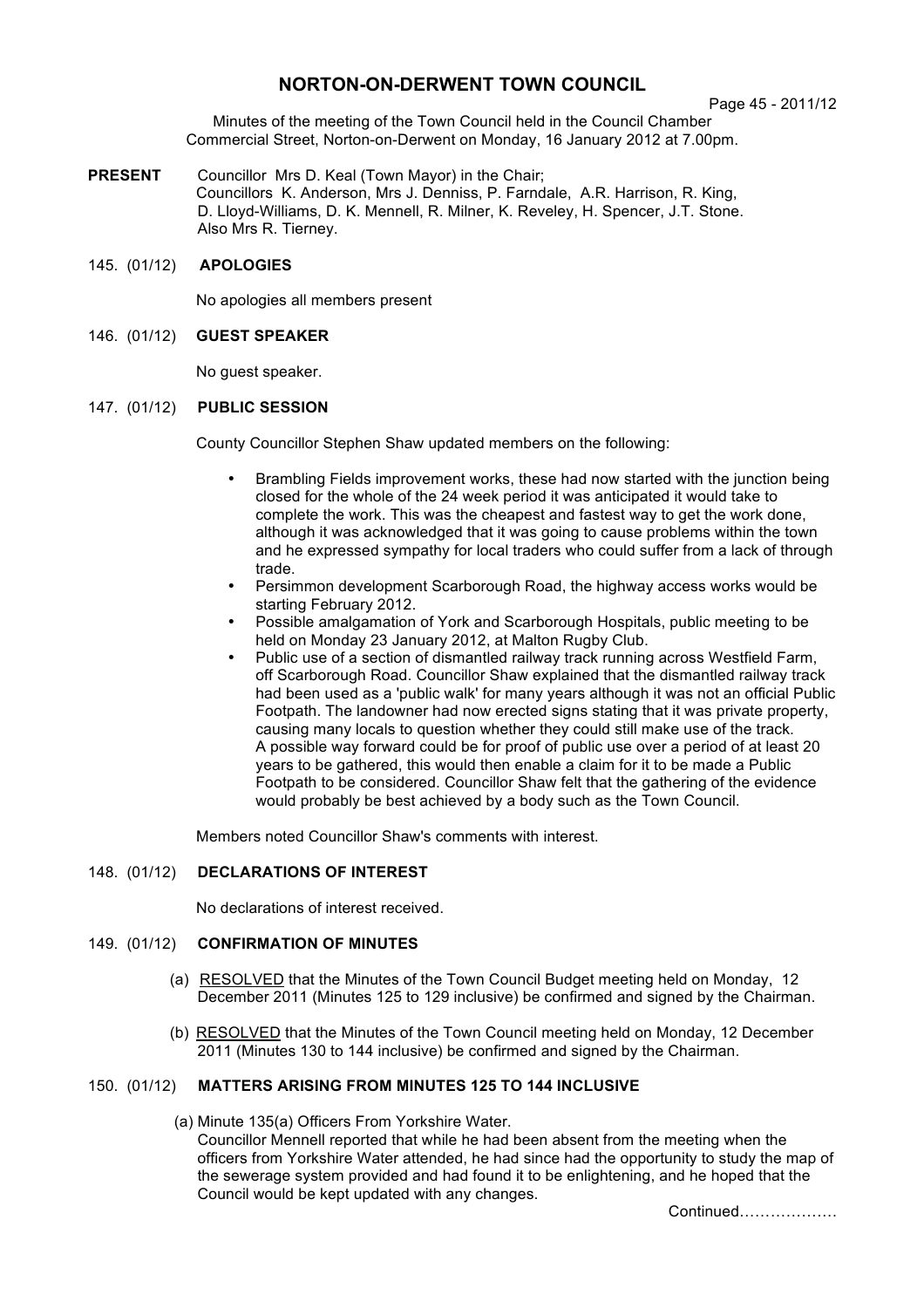#### 151 (01/12) **FINANCIAL MATTERS**

(a) Accounts paid and for payment

The Clerk reported that accounts nos. 147 to159 inclusive, amounting to £7130.88, had been paid since the last meeting of the Council.

 RESOLVED that account nos. 160 to 165 inclusive, amounting to £4910.81 be paid. Cheques were drawn and signed accordingly.

- (b) Financial report The Clerk's financial report for the period 01.12.11 to 31.12.11 was received.
- (c) Budgetary monitoring The Clerk's report for the period ending 31 December 2011 was received.
- (d) Internal Audit Report fist visit for the year ending 31 March 2012 Members received a copy of the Internal Audit Report, which was noted. Matters arising from the report were to be debated later.

#### 152. (01/12) **PLANNING MATTERS**

- (a) Planning applications referred to the Town Council by Ryedale District Council and North Yorkshire County Council, for comment and/or recommendation were dealt with as follows: -
- 11/01145/MFUL Erection of factory for the production of meat based pastry products together with associated car park, vehicular access, external hardstanding area and landscaping. Land at Norton Grove Westfield Way, Norton. For Trundley Design Services (Mr D. Trundley) RESOLVED Recommend Approval.
- NY/11/0488/FUL Construction of replacement prefabricated classroom unit and demolition of 2 existing temporary units. Land at Norton Community Primary School, Norton. For Children and Young Peoples Service RESOLVED Recommend Approval.
- 11/01353/FUL Change of use of building from B1 office use to mixed use of B1 and D1 (nonresidential institutions) to include external access ramp with handrail, alteration to existing steps to include handrail, automated swing entrance doors and formation of new entrance. Stanley Harrison House, Norton Road, Norton. For Ryedale District Council. RESOLVED As for Application 11/1354/LBC
- 11/01354/LBC External and internal alterations to include external access ramp with handrail, alterations to existing steps including handrail, alterations to internal layout with demountable partitioning, installation of platform lift, new entrance and access doors and secondary glazing to 5no. windows. Stanley Harrison House, Norton Road, Norton. For Ryedale District Council. RESOLVED Members would like to defer making a decision on both applications, as they feel more time is needed to enable them to make an informed decision. They therefore request that both applications be given an extension of time to enable them to be considered at the next ordinary meeting of the Town Council on Monday,

20 February 2012.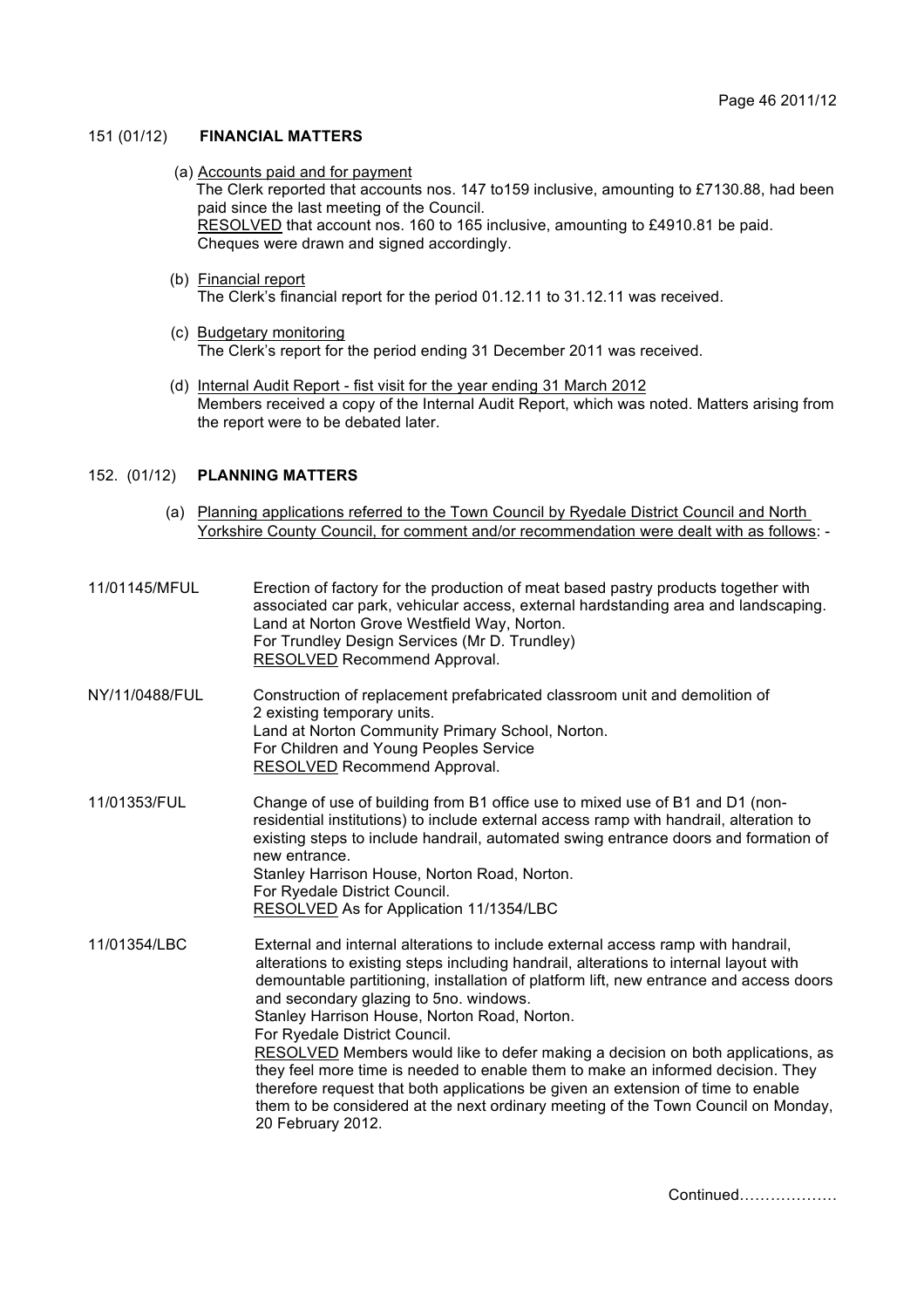### 152. (01/12) **PLANNING MATTERS** (continued)

| 11/01335/FUL                                                 | Siting of container for storage of washing equipment and container as a workers<br>shelter, erection of car port to provide area for valeting/polishing of cars, display of<br>2no. non illuminated signs advertising the services available, display of 3no. non-<br>illuminated spinning signs and erection of entrance and exit gates (retrospective<br>application).<br>5 Church Street, Norton.<br>For Mr C. Brack.<br><b>RESOLVED</b> Recommend Refusal, members find that the sign-age, especially the<br>spinning signs, are garish, out of keeping to the area and a distraction to drivers. |
|--------------------------------------------------------------|-------------------------------------------------------------------------------------------------------------------------------------------------------------------------------------------------------------------------------------------------------------------------------------------------------------------------------------------------------------------------------------------------------------------------------------------------------------------------------------------------------------------------------------------------------------------------------------------------------|
| 11/01348/TPO                                                 | To pollard T1 & T2 (willows) within TPO No. 217A/1996<br>Land to East of 110 Parliament Street, Norton.<br>For Vion Food Group Ltd. (Jason Dunn).<br>RESOLVED Recommend Approval.                                                                                                                                                                                                                                                                                                                                                                                                                     |
| (b) Planning decisions notified by Ryedale District Council: |                                                                                                                                                                                                                                                                                                                                                                                                                                                                                                                                                                                                       |
| Approved<br>11/01044/HOUSE                                   | Erection of attached single garage following demolition of existing attached garage.<br>86 Welham Road, Norton.                                                                                                                                                                                                                                                                                                                                                                                                                                                                                       |
| 11/01122/FUL                                                 | Erection of a replacement three bedroom dwelling with linked double<br>garage/workshop, roof terrace, walled garden, detached stable block with store<br>/tractor shed and associated landscaping.<br>Nab Wold Menethorpe Lane.                                                                                                                                                                                                                                                                                                                                                                       |
| 11/01067/HOUSE                                               | Installation of array of 15no solar photovoltaic panels to south facing roof space.<br>Flat A 57 Commercial Street, Norton.                                                                                                                                                                                                                                                                                                                                                                                                                                                                           |
| 11/01168/HOUSE                                               | Erection of single-storey conservatory to the rear.<br>11 Maudon Grove, Norton.                                                                                                                                                                                                                                                                                                                                                                                                                                                                                                                       |
|                                                              |                                                                                                                                                                                                                                                                                                                                                                                                                                                                                                                                                                                                       |
| Refused<br>11/00981/LBC                                      | Installation of array of 11no. Solar photovoltaic panels to south elevation roof slope.<br>16 Langton Road, Norton.                                                                                                                                                                                                                                                                                                                                                                                                                                                                                   |
| 11/01129/HOUSE                                               | Erection of two storey rear extension following demolition of existing single storey<br>extension.<br>21 St Peter's Crescent, Norton.                                                                                                                                                                                                                                                                                                                                                                                                                                                                 |
| 11/01159/HOUSE                                               | Formation of vehicular access to include the dropping of kerb.<br>13 Langton Road, Norton.                                                                                                                                                                                                                                                                                                                                                                                                                                                                                                            |

(c) To Consider the possibility of forming a 'Planning Committee'

The Committee if formed would be required to meet between full Council meetings, so as to make decisions on applications that were required to be considered before the date of the full Council meeting. Following debate it was:

RESOLVED Not to form a separate 'Planning Committee', but as and when required to consider applications between Council meetings, to call an extraordinary meeting of the full Council.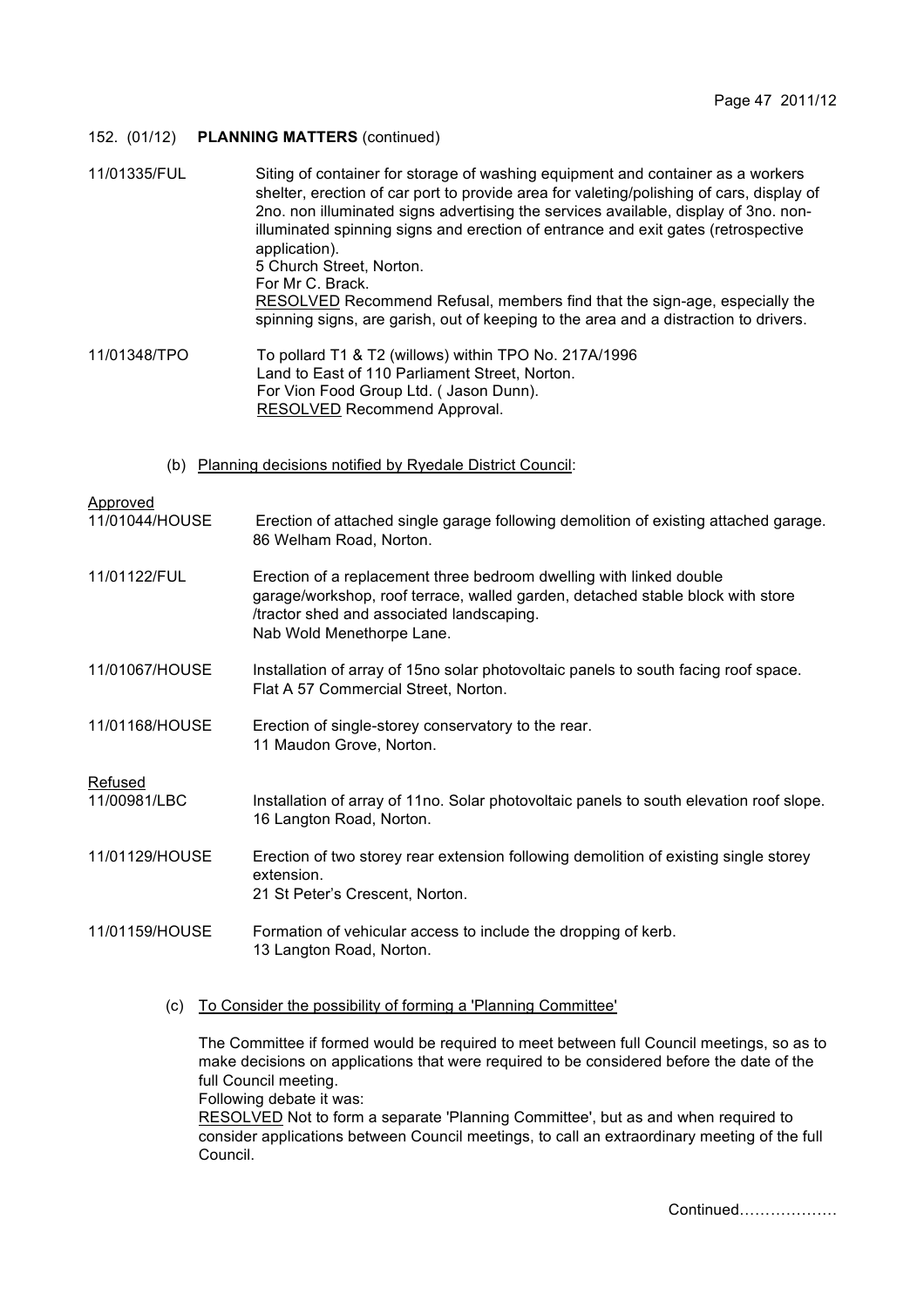### 152. (01/12) **PLANNING MATTERS** (continued)

 (d) To consider the impact on the town of the closure and proposed closure of various business' and what if anything the Council could do to mitigate against the said impact.

Councillor Mennell reported the closure of the ATS Tyre Service, the proposed closure of Medds Greengrocer and the Norton Hardware Store all businesses located on Commercial Street. He went on to make the point that these premises must not be lost to housing but must be retained for retail services that were vital for the town.

With the closure of ATS this did offer a big opportunity to open up the access to the rear of the main business and retail premises on Commercial Street, and could possibly assist with creating parking facilities for both business and public alike.

Councillor Lloyd-Williams reported that the Malton Museum Foundation was looking at how feasible the actual ATS building would be as a possible future Museum.

Councillor King felt that all the upheaval on the street over the last few years with the improvement works, and now the Brambling Fields junction closure had not helped local business and was disappointed that the Town Council had not done more.

Members debated the issue for some time and it was agreed that the Clerk contact the Business Development Department at Ryedale District Council, to ask how they might be prepared to support Norton. The Clerk was also asked to contact Mr Marr the Highway Area Manager to ask if better sign-age on the diversions for the Brambling Fields junction could be put in place.

## 153. (01/12) **AGENDA ISSUES**

 Members considered the points raised by the Internal Auditor, with regard to items 'Matters Arising' and 'Members Questions' being non specific agenda items that were not correct according to the guidelines.

Following debate it was:

RESOLVED to remove 'Matters Arising' from the agenda, and in order to cover reporting back on items that required an update, to move the Clerk's Report and the Mayor's Report up the agenda to follow Confirmation of the Minutes. 'Members Questions' was still to be allowed providing members were aware that questions could not be debated only answered if that was possible, otherwise they would need to be placed on the agenda for the following month.

### 154. (01/12) **CORRESPONDENCE**

 (a) Ryedale Safer Neighbourhoods Team - Monthly Crime Statistics for the month of November 2011, for Malton and Norton. For information. Noted.

 (b) North Yorkshire County Council - Temporary Prohibition of Pedestrians & 20mph Speed limit: B1248 Scarborough Road Norton. The order to be put in place for a 6 week period between 30 January 2012 and 27 April 2012. This was for the forming of the entrance junction to the proposed development for Persimmons, and members questioned whether the central islands which were proposed had in fact been part of the planning approval for the development. The Clerk to make enquiries. For information. Noted.

- (c) North Yorkshire County Council Letter informing members of the closure of the Brambling Fields junction with the A64. For information. Noted.
- (d) Yorkshire Coastliner Bus timetables for connections between Norton and Scarborough and between Norton and York, Tadcaster, Leeds. To run during the period of the closure of the Brambling Fields junction. Members asked if it would be possible for the connections to start earlier during the week in order that commuters to York and Scarborough would not be faced with an extraordinarily long walk to the Bus Station to catch the earlier buses. The Clerk to make enquiries. Noted.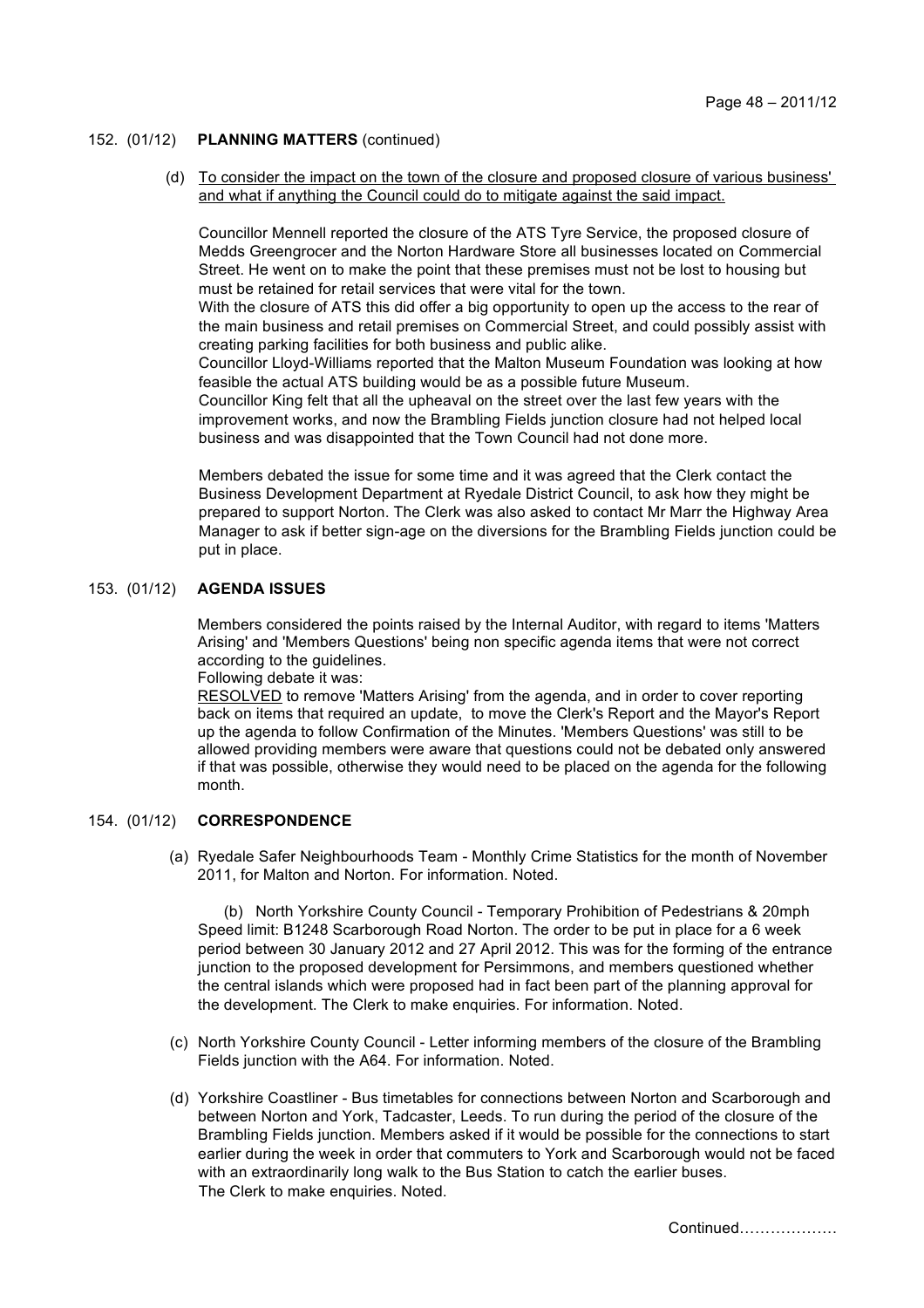#### 154. (01/12) **CORRESPONDENCE** (continued)

 (e) North Yorkshire County Council - Norton Library, opening hours consultation. For members to consider individually. Noted.

# 155. (01/12) **CLERK'S REPORT**

- (a) Grass Cutting Play Areas for the year 2012/13 The Clerk reported that she could now confirm that Scarborough Council would be completing the final year of the contract for the play areas, which would have an increase in cost in line with the increase in the Retail Price Index during the contract period. Noted.
- (b) Gas Supply Contract for the Chamber for the year 2012/13 Members were informed that the Gas Supply Contract which was at present with Shell Gas Direct and was due to expire on the last day of February 2012 had for the year 2012/13 been awarded to British Gas. With possible cost savings of approximately £700.
- (c) Digital Mapping

The Clerk reported that a date for the presentation of the digital mapping of the Cemetery was to be set, and would it be possible for Malton Town Council members to be invited to attend also. Agreed.

## 156. (01/12) **TOWN MAYOR/CHAIRMANS REPORT**

(a) Diamond Jubilee - Clock

The Mayor reported that she had made limited progress on the restoration of the clock but that she had asked for the surrounding stonework to be inspected. Noted.

- (b) We Love Malton Committee A sub committee had been formed to look at organising a community event for the Jubilee, and they were appealing for community representation on the committee. Noted.
- (c) Civic Service

The collection from the Civic Service had raised just over £100 for the 'Louby's' Lifeline Appeal. Noted.

(d) Link

The Mayor reported that there was to be a public meeting on the proposed merger of York and Scarborough Hospitals which was to be at Malton Rugby Club on Monday 23 January 2012. Noted.

(e) Public use of dismantled railway track

Following on from County Councillor Shaw, the Mayor requested that the Countryside Officer from the County Council be asked if it would be possible for him to attend the next meeting of the Town Council, in order that members have a clear idea of the best way to proceed with this issue. The Clerk to make enquiries.

 (f) Malton Town Council - Neighbourhood Plan The Mayor reported receipt of a letter from Malton Town Council thanking members for their help in formulating the Neighbourhood Plan. Noted.

# 157. (01/12) **REPORTS OF REPRESENTATIVES ON OTHER ORGANISATIONS**

(a) Councillor Mennell reported on his attendance at:

Council, Ryedale Area Committee.